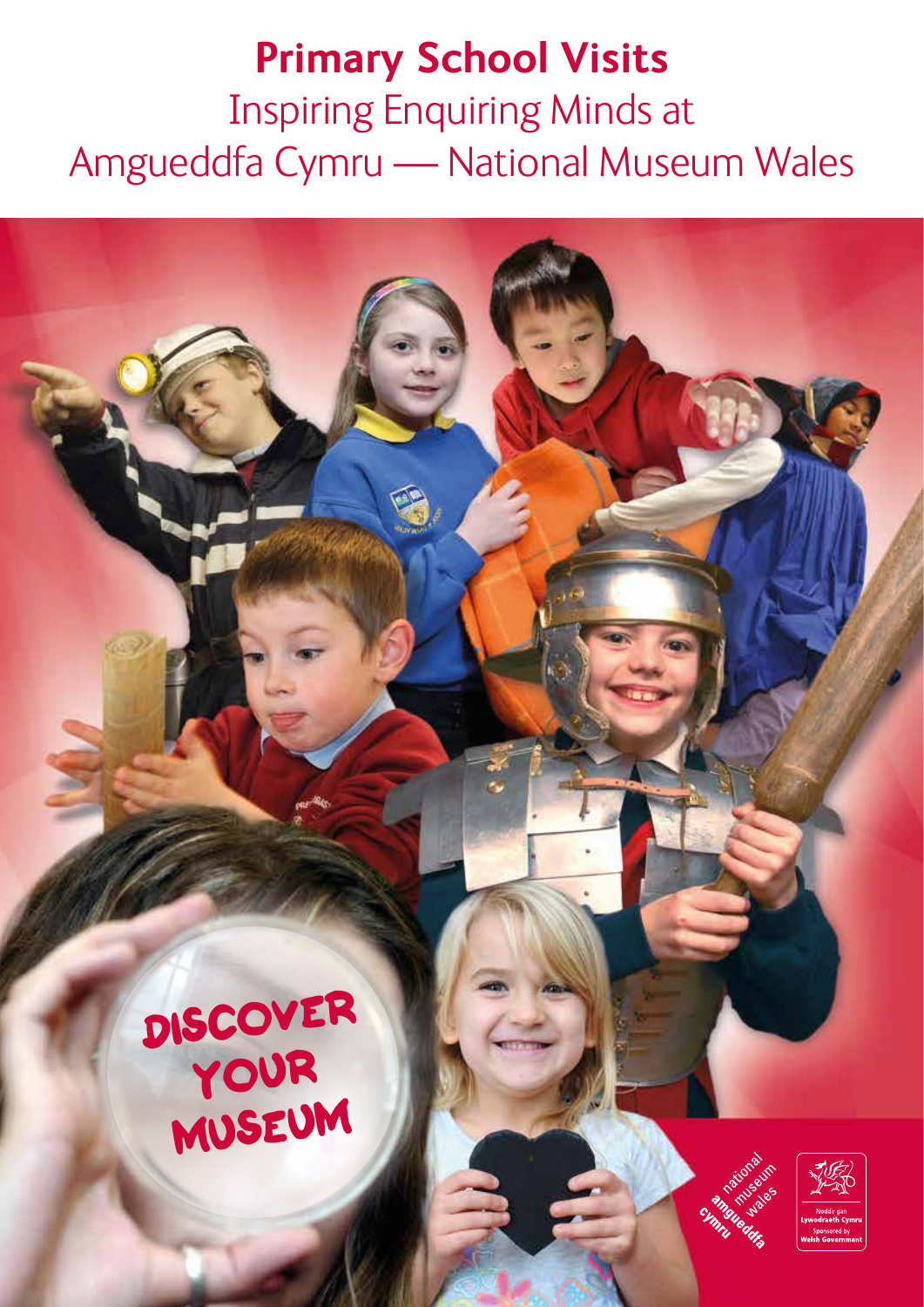#### **Welcome to**  Amgueddfa Cymru — National Museum Wales

Let your pupils explore our museums and be inspired by our collections

From a coal mine and slate quarry workshops to a working mill, from the Celts and the Romans to the innovators of the Industrial Revolution, and from dinosaurs to stunning art collections there is so much to explore across our seven museums.

As the largest provider of learning outside the classroom in Wales, we offer a varied programme of bilingual activities for schools across all key stages, including facilitated sessions, demonstrations, self-led activities, tours and online resources. All sessions support the National Curriculum, develop thinking skills and actively involve pupils in their own learning.

**Learning outside the classroom has never been more relevant or more engaging.**

**Come and be inspired.**

#### **Get involved!**

We are developing new learning opportunities at our museums and would love your input. To find out more about our teacher forums contact Hywel Couch on **(029) 2057 3459**.



#### **Explore** the past... **experience** the present...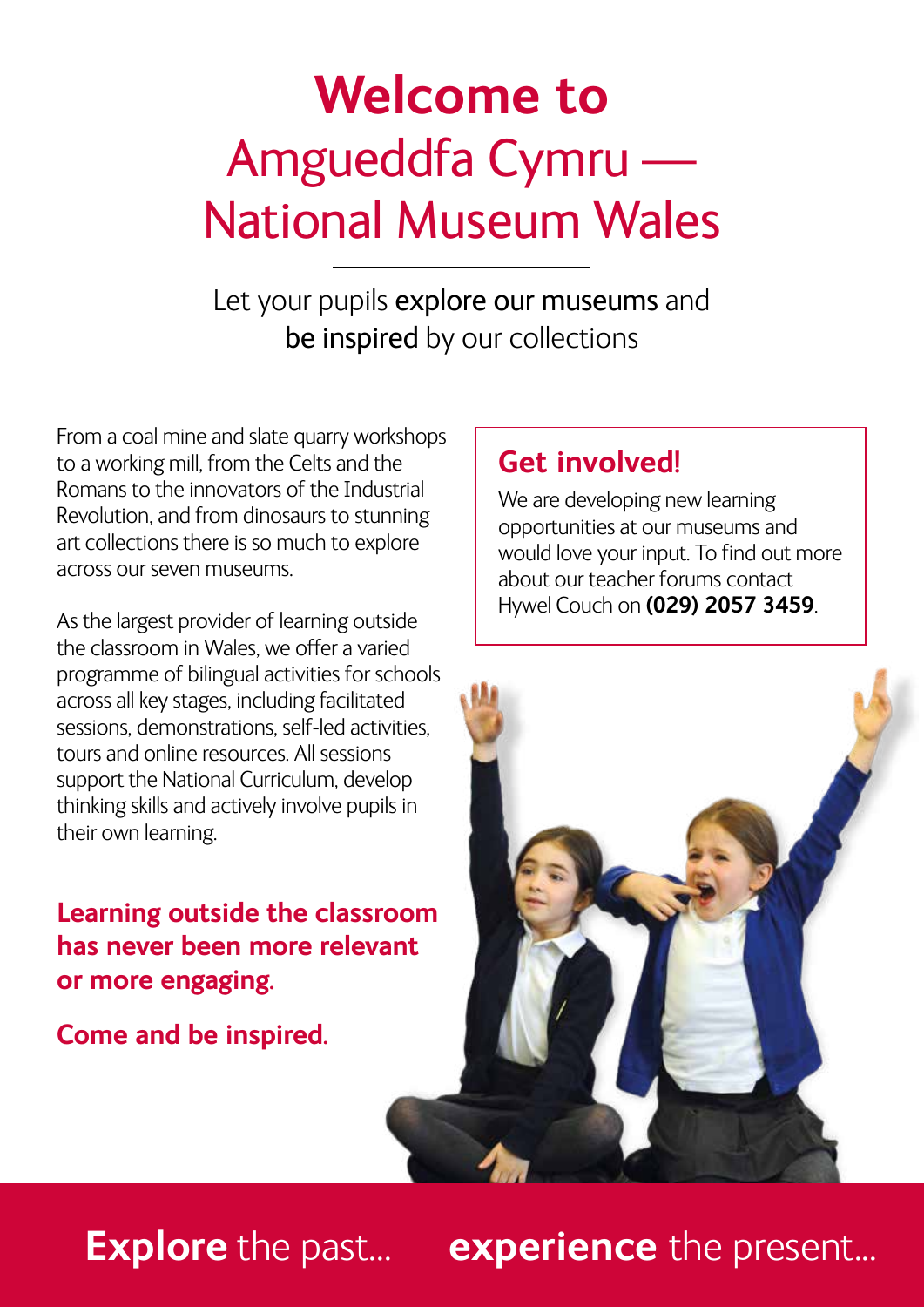

**National Slate Museum**

"Our children and young people need to be rooted in their own cultures and to have a strong sense of identity as citizens of Wales, the United Kingdom, Europe and the wider world."

*Professor Graham Donaldson,* 

In the ever-changing landscape of education, what remains consistent is the quality of our collections and the expertise of our staff.

*Successful Futures*



#### **imagine** the future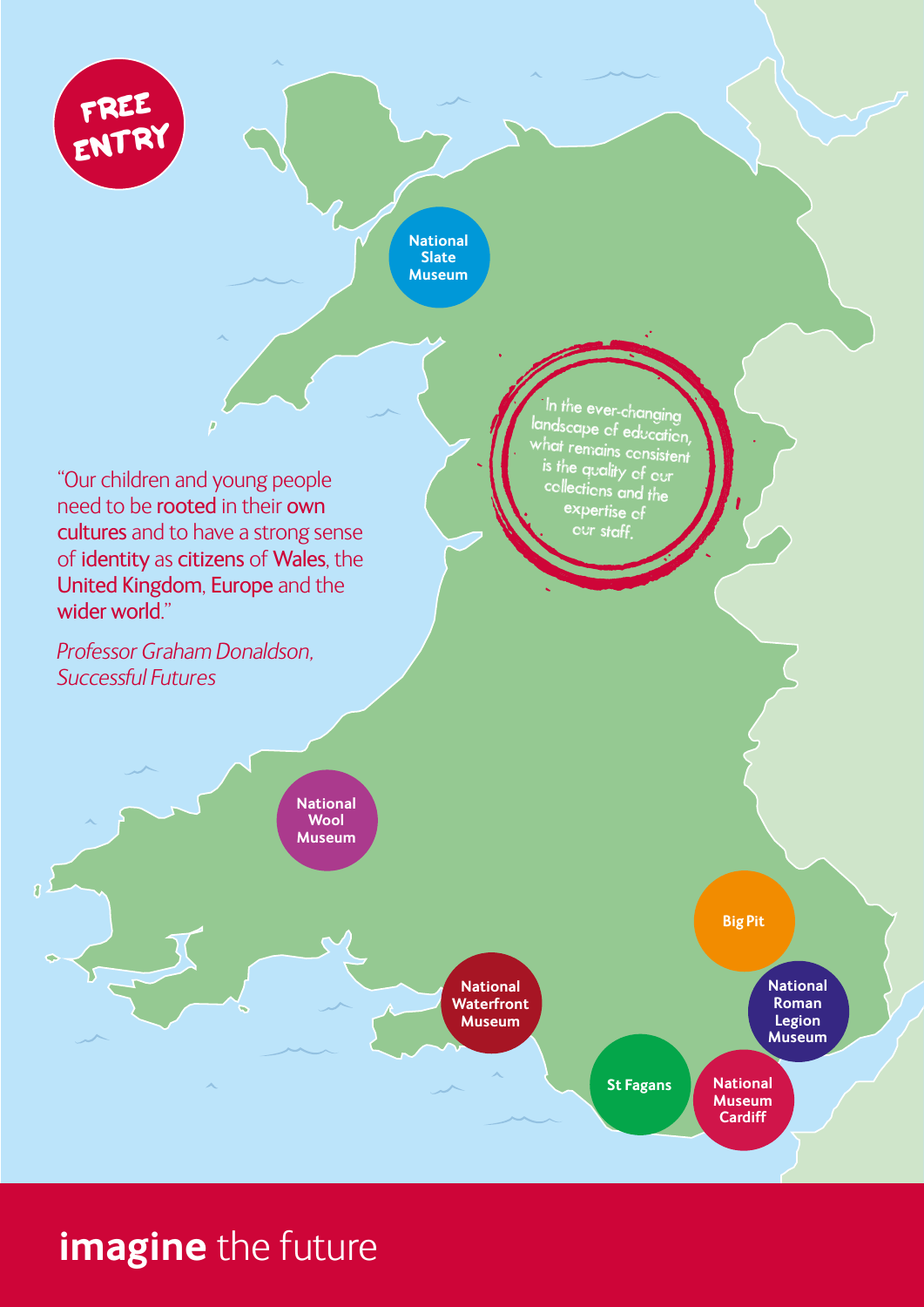# **St Fagans National History Museum**

From the Celts to the present day, see Welsh history come alive.

Workshops, demonstrations and activities to support the National Curriculum and develop key skills are available for all key stages.

These include:

- Iron Age Celts
- The Tudors
- The Victorians
- Everyday life in Wales in the 19<sup>th</sup> and 20th centuries
- Traditional craft demonstrations

To book a visit contact us on **(029) 2057 3424**

School and group visits must be booked in advance. Charges apply to selected facilitated sessions.

"2LR had a fabulous day at St Fagans. Thanks to Beti Bwt for teaching us so much!"

Moorland Primary

St Fagans National History Museum is one of Europe's leading open-air museums and Wales's most popular heritage attraction. Over forty original re-erected historic buildings from all over Wales show how people in Wales lived and worked in the past.

St Fagans National History Museum, Cardiff, CF5 6XB Tel: (029) 2057 3424 Fax: (029) 2057 3490 FI P @StFagans Learn



Explore our schools learning programme and find essential booking information on our website: **www.museumwales.ac.uk/stfagans/learning**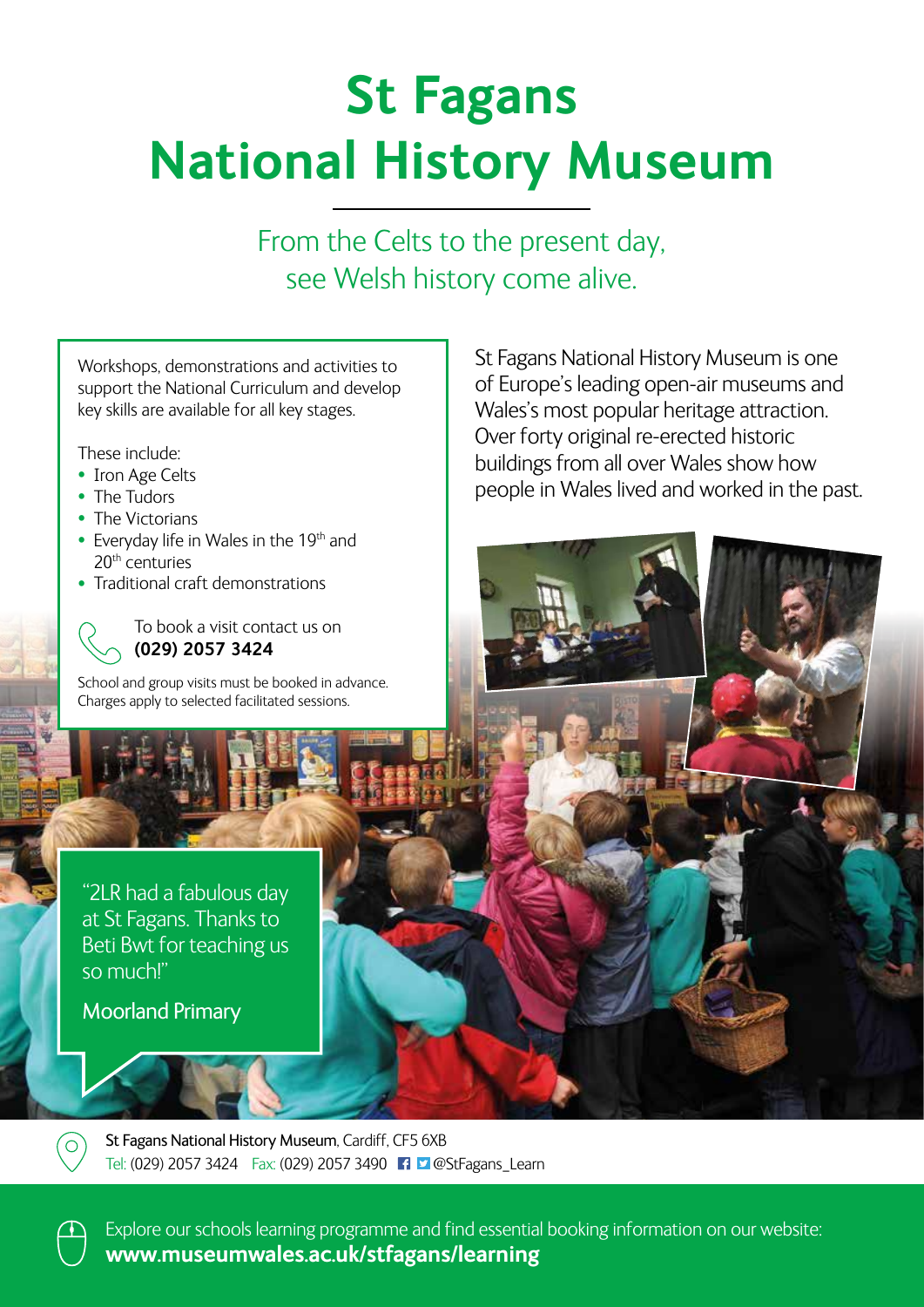### **National Museum Cardiff**

World-class art and natural history – treasures to inspire around every corner.

Discover the Museum's breathtaking art collections, take a journey through time and space in our Evolution of Wales gallery, come face to face with woolly mammoths and dinosaurs and explore the diverse natural history of Wales – all under one roof.

Workshops and activities to support the National Curriculum and develop key skills are available for all key stages.

These include:

- Sounds of the Dinosaurs
- Minibeasts
- Skulls, Teeth and Bones
- My First Art Gallery Visit
- Welsh Landscapes

To book a visit contact us on **(029) 2057 3240**

School and group visits must be booked in advance. Charges apply to selected facilitated sessions.

> "This visit was perfect. The support beforehand in the organising, the actual visit and the attitude of the museum staff. Excellent. Difficult to improve on. Bendigedig. See you soon."

Pendoylan Primary

National Museum Cardiff, Cathays Park, Cardiff, CF10 3NP Tel: (029) 2039 3240 Fax: (029) 2057 3321 @MuseumCdf\_Learn

Explore our schools learning programme and find essential booking information on our website: **www.museumwales.ac.uk/cardiff/learning**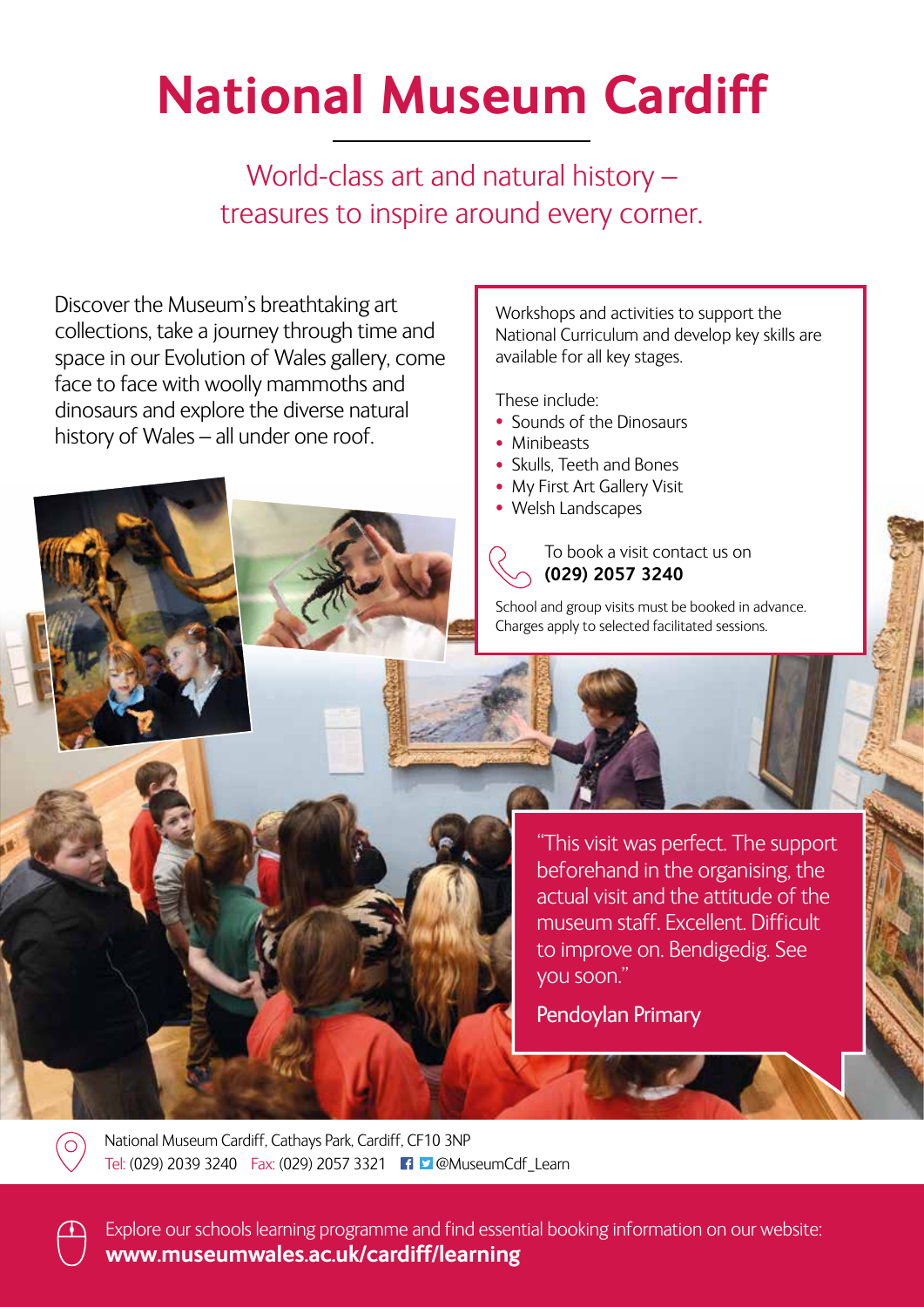# **Big Pit National Coal Museum**

A real taste of what life was like for those who made their living on the coal face.

Workshops, tours and activities to support the National Curriculum and develop key skills are available for all key stages.

These include:

- Underground tour
- 'Sing When You're Wringing'
- Wild Welly Walk
- Servants of the Empire
- Maggie Morgan

To book a visit contact us on **(029) 2057 3650**

School and group visits must be booked in advance. Charges apply to selected facilitated sessions.

Discover Wales's rich mining heritage in this award-winning interactive museum and experience the sights, sounds, smells and atmosphere of an authentic coal mine by taking our world-famous underground tour.

"A great experience. Well organised, informative and a great day!"

Pillgwenlly Primary School

Big Pit National Coal Museum, Blaenafon, Torfaen, NP4 9XP Tel: (029) 2057 3650 Fax: (029) 2057 3668 **1 D** @BigPitMuseum

Explore our schools learning programme and find essential booking information on our website: **www.museumwales.ac.uk/bigpit/learning**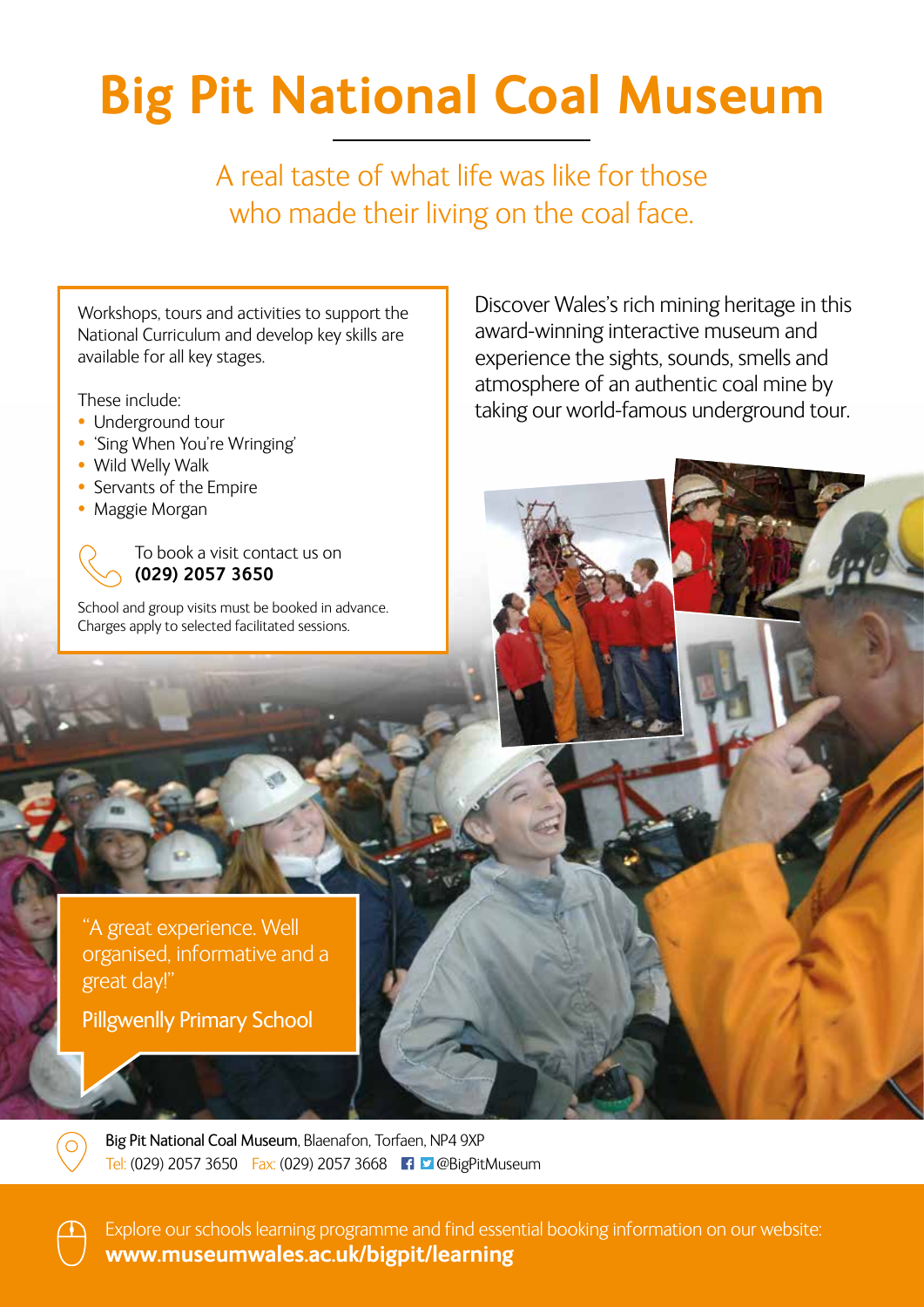### **National Roman Legion Museum**

Explore how the Romans lived, fought and died on the edge of the Roman Empire.

The Museum lies within the ruins of a mighty Roman fortress which includes the most complete amphitheatre in the UK as well as the only remains of a Roman Legionary barracks on view anywhere in Europe. Learn what made the Romans such a formidable force and how life in Wales just wouldn't be the same without them.



Workshops and activities to support the National Curriculum and develop key skills are available for key stage 2.

The following role-play workshops, which give pupils the chance to dress up and experience Roman life, are available on specific dates throughout the year.

- Medicus Roman medicine
- Grammaticus Roman classroom
- Masters and Slaves a Roman feast
- Walking with Romans one week only
- Saturnalia Roman Winter Festival

To book a visit contact us on **(029) 2057 3546**

School and group visits must be booked in advance. Charges apply to selected facilitated sessions.

> "Class 7 had a great time today. They said it was their 'Best trip ever!' Thanks!"

Machen Primary, Twitter

The National Roman Legion Museum, High Street, Caerleon, NP18 1AE Tel: (029) 2057 3546 Fax: (029) 2057 3551 @RomanCaerleon



 $\overline{O}$ 

Explore our schools learning programme and find essential booking information on our website: **www.museumwales.ac.uk/roman/learning**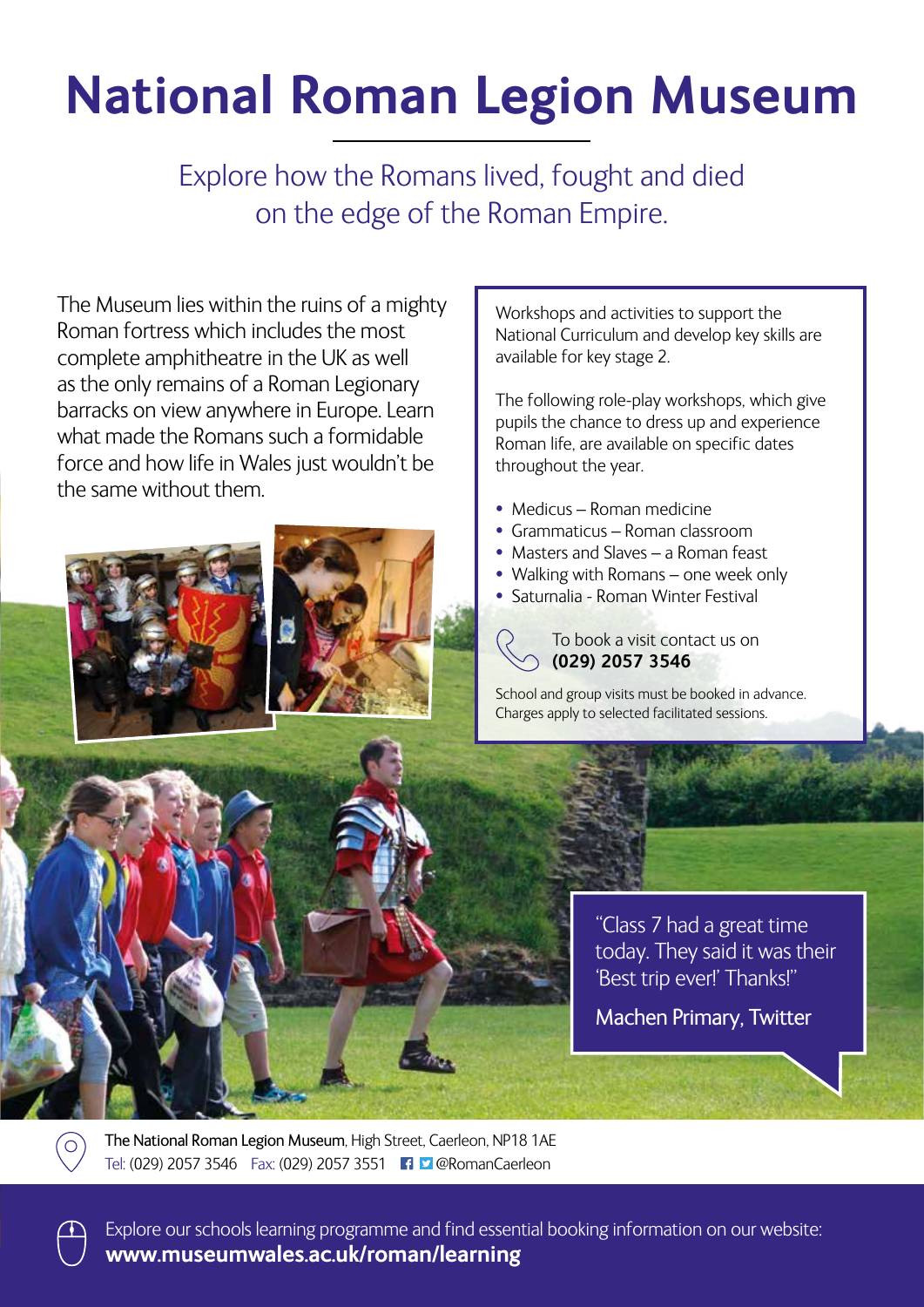## **National Wool Museum**

Let the story of wool weave its magic.

Workshops, demonstrations and tours to support the National Curriculum and develop key skills are available for all key stages.

These include:

- Fleece to Fabric
- The Woollen Industry and the Victorian Era
- 60s Fashion
- Feltmaking
- Weaving
- Explorer Boxes
- Washday

To book a visit contact us on **(029) 2057 3070**

School and group visits must be booked in advance. Charges apply to selected facilitated sessions.

In this unique working museum, housed in the former Cambrian Mills in the Teifi Valley, you can explore the industry that produced clothing, shawls and blankets for the workers of Wales and the rest of the world.

"Sessions were very well suited to the pupils' needs – very informative and hands on. Children thoroughly enjoyed feltmaking. Staff kept the children interested and had a wealth of knowledge."

Ysgol Mynachlog Nedd

The National Wool Museum, Dre-Fach Felindre, Llandysul, Carmarthenshire, SA44 5UP Tel: (029) 2057 3070 Fax: (01559) 371592 @AmgueddfaWlan

Explore our schools learning programme and find essential booking information on our website: **www.museumwales.ac.uk/wool/learning**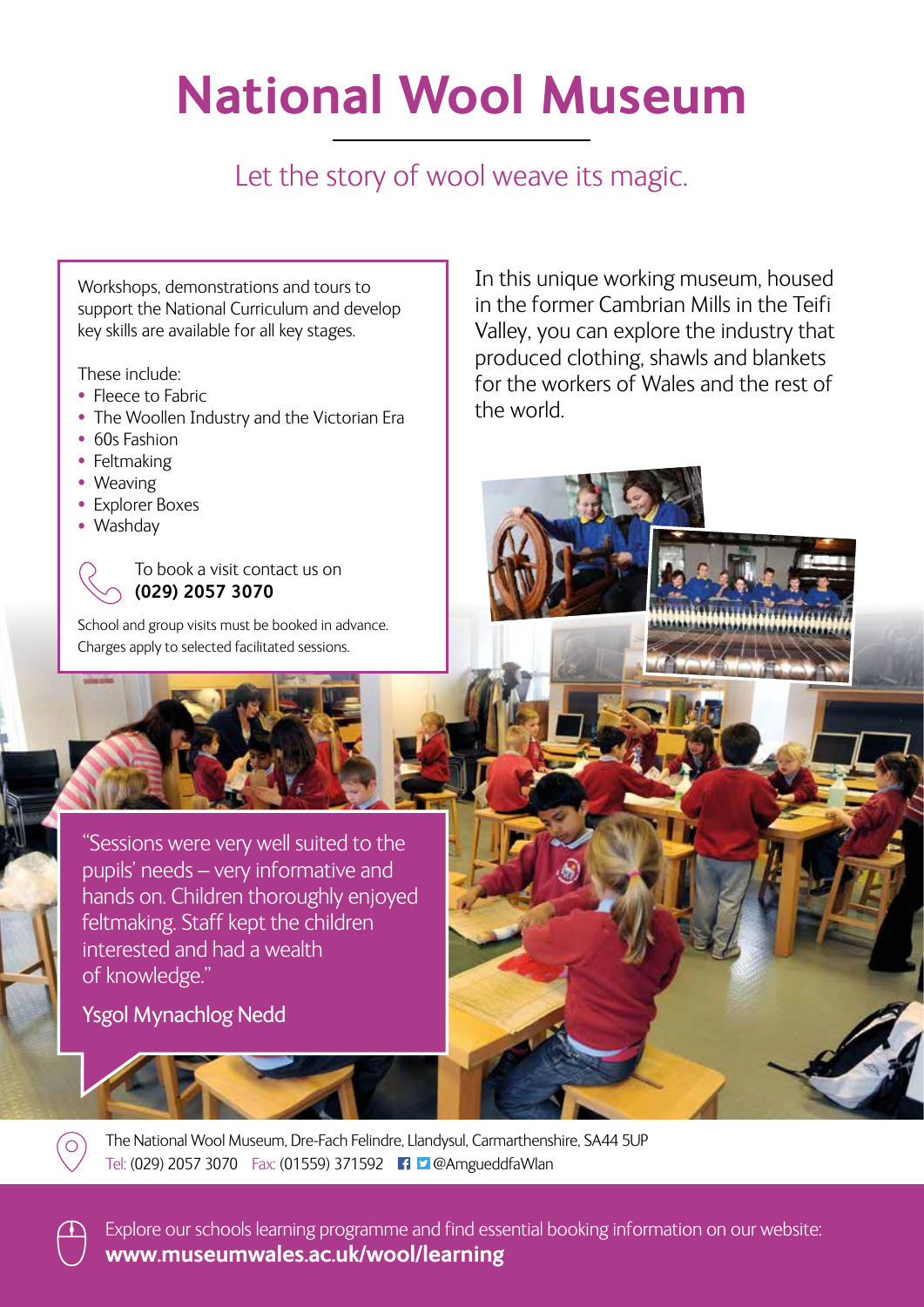## **National Waterfront Museum**

From marvellous machines to adventurers and inventors, discover inspiring stories of how Wales shaped the World.

The National Waterfront Museum tells the Workshops and activities to support the story of industry and innovation in Wales, National Curriculum and develop key skills are now and over the last 300 years. available for all key stages. These include: • Victorian Investigation • Welsh Pirates • Planes, Trains & Automobiles • Moving Toys • Words & Wings • Dark & Light To book a visit contact us on **(029) 2057 3600** School and group visits must be booked in advance. Charges apply to selected facilitated sessions. "The Waterfront Museum is fantastic. It has so much to teach and offer children. Thank WESTSIDE you for organising a great day." Oystermouth Primary

The National Waterfront Museum, Oystermouth Road, Maritime Quarter, Swansea SA1 3RD Tel: (029) 2057 3600 **1 D** @the\_waterfront



 $\circ$ 

Explore our schools learning programme and find essential booking information on our website: **www.museumwales.ac.uk/swansea/learning**